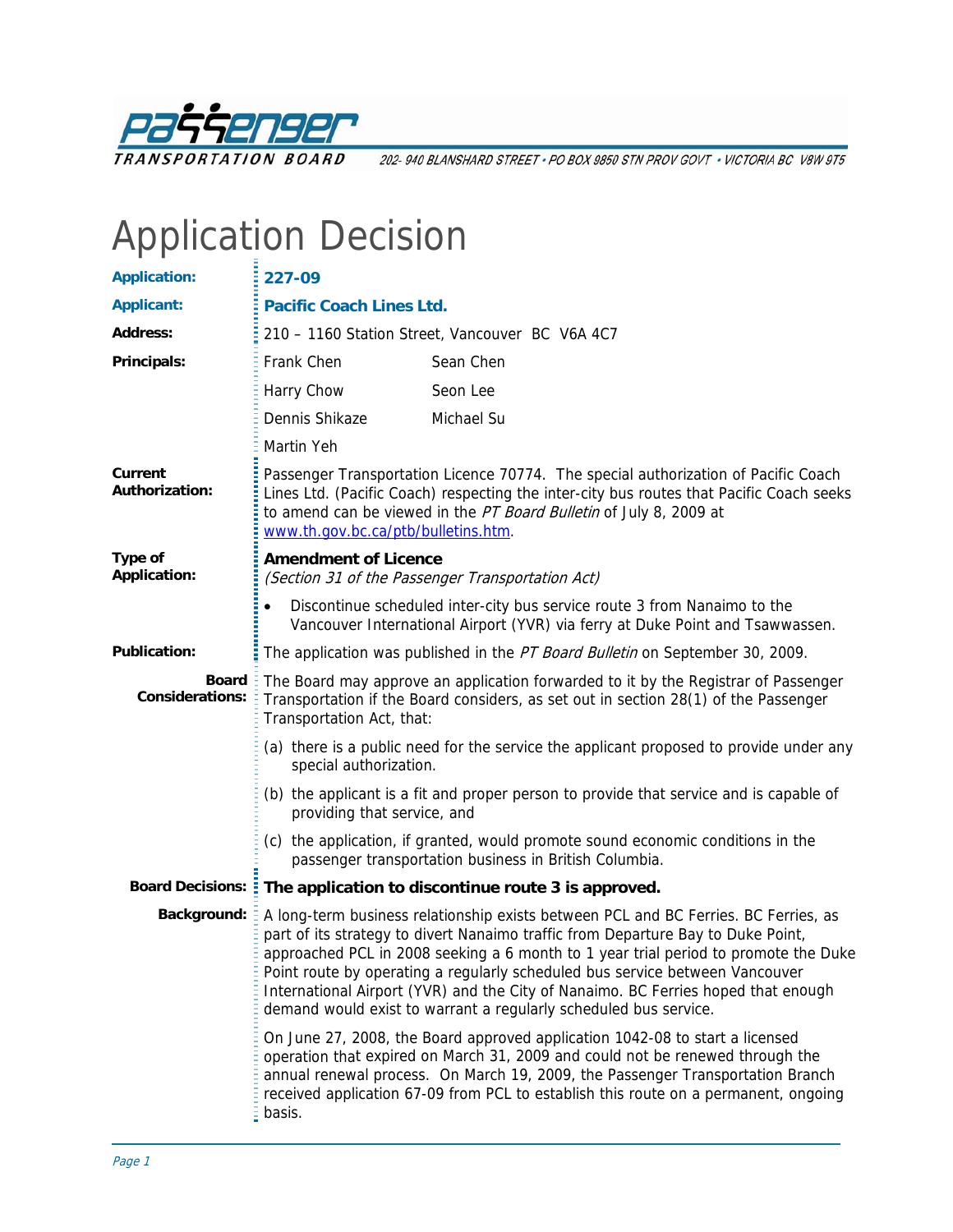Subsequently, on March 27, 2009, the Passenger Transportation Branch received application 74-09 from PCL with a claim that an urgent and public need (UPN) exists for the operation of the route until September 30, 2009. PCL requested a decision on application 74-09 while application 67-09 continued through the regular process. On April 2, 2009, the Board approved application 74-09 on an urgent public need basis. This UPN decision re-established route 3 until September 30, 2009. Application 67-09 continued through the process and the Board approved it on June 26, 2009. That decision removed the expiry date for route 3 and established it as an ongoing service.

PCL is now applying for a permanent discontinuance of this service. Prior to making its application to the Passenger Transportation Board, the applicant issued public notices of discontinuance on July 25, 2009. These notic es did not meet Board public notice requirements and they were not linked with an application to discontinue the service. Originally, PCL had wanted the route reduced effective July 30, 2009 and suspended September 28, 2009. In response to the July 25 notices, PCL received two e-mails that it shared with the Board.

PCL later applied to the Board to reduce service and discontinue its route. The application was published September 30, 2009, with a deadline for public comments application in the newspapers of 3 affected communities (Nanaimo, Richmond and Delta/Tsawwassen). As publication was delayed by up to 5 days, the Board decided it would accept submissions beyond the October 26, 2009, deadline. In the end, only of October 26, 2009. As required by the Board, the applicant published the one submission was received and this was on October 4, 2009.

## **Reasons:** I. Is there a public need for the service that the applicant proposes to provide under special authorization?

In minimum route frequency reduction (MRF) applications, the Board must decide what level of service meets the public need. If the Board determines that the proposed level of MRF will meet the public need, it may grant the application. If the Board determines that the proposed level of MRF will not meet the public need, then it may refuse the application or grant the application in part in a manner that meets the public need.

I considered the submissions received in response to the public notices of July 2009 and early October 2009. After the July 2009 notices, a comment was received from a Nanaimo resident. Another was from a tourist association in Qualicum Beach which expressed disappointment, but acknowledged the need to discontinue the service due to economic impacts.

After PCL applied to the Board to discontinue route 3, the Board received 1 submission dated October 4, 2009 from a resident in Chemainus. The submission argues that the application should be rejected because PCL failed to execute a marketing plan that would influence the business activity of the route and its success. The individual claims that he never heard of the service and that it may have been his fault that he never knew about the transportation option, but if PCL advertised more they would not be looking at a poor result.

In response, PCL outlined their marketing activities and initiatives throughout 2008 and 2009. This included the distribution of more than 200,000 brochures, tourism promotions in print and on web-sites, newspaper campaigns, bus advertising, signage, tradeshow promotions, and so on.

PCL also provided average passenger count data from August 2008 through until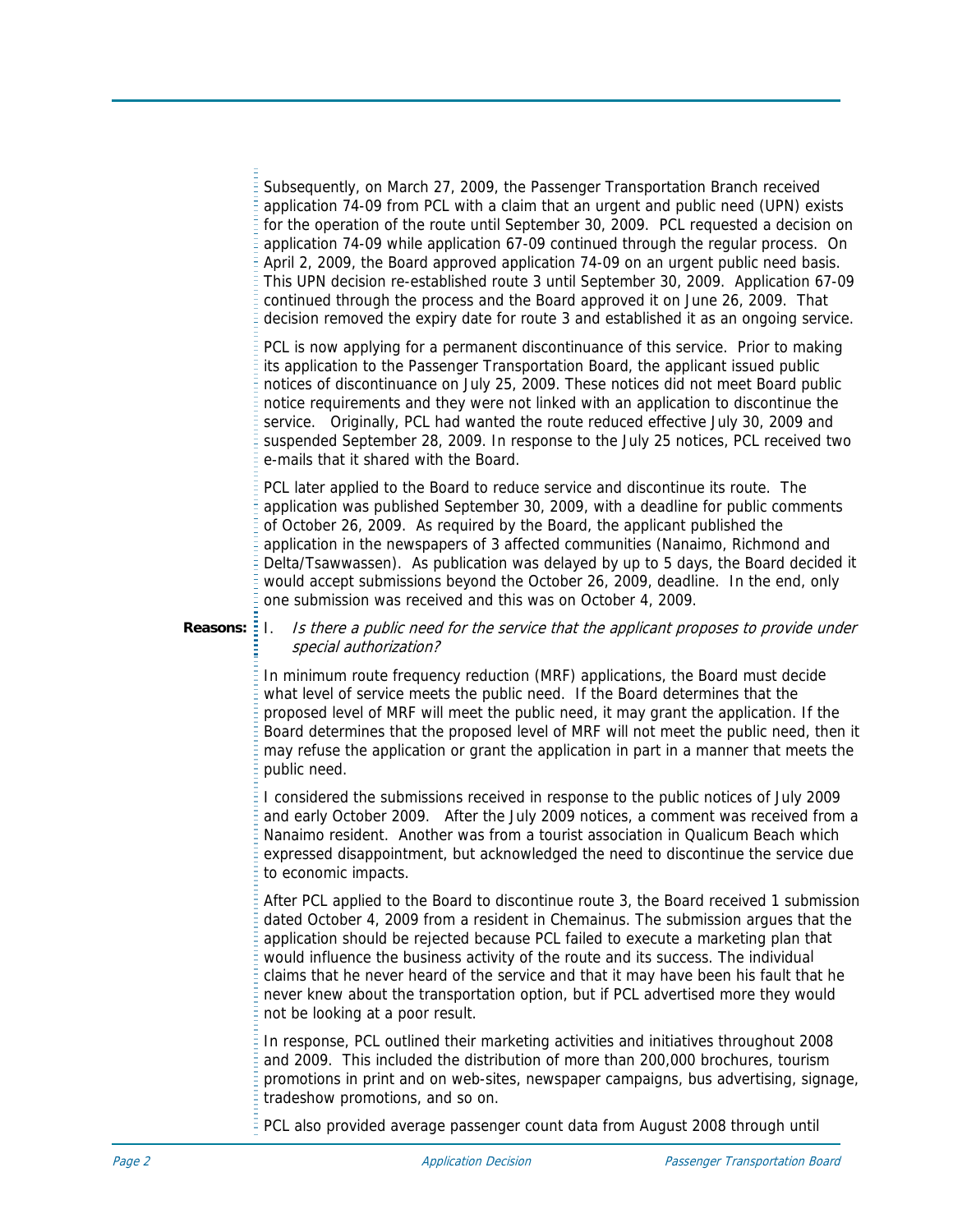|                                         | September 2009 for its daily schedules on the route which amounted to 1,045<br>passengers per month. This passenger volume was below the required break even<br>figure of 3,340 people each month. In addition, the financial information provided<br>indicates the applicant incurred a significant loss of revenue in the 13 months of<br>operating the route.                                                                                                                                                                                                                                           |
|-----------------------------------------|------------------------------------------------------------------------------------------------------------------------------------------------------------------------------------------------------------------------------------------------------------------------------------------------------------------------------------------------------------------------------------------------------------------------------------------------------------------------------------------------------------------------------------------------------------------------------------------------------------|
|                                         | The service was used by more than a thousand people per month. Thus, it cannot be<br>said that there is no need for the service, or that there is no interest in the route.<br>However, based on the applicant's ridership and financial data, and despite a<br>concerted effort to promote the service, the Board accepts that the level of need is<br>insufficient for sustaining a commercial inter-city bus service.                                                                                                                                                                                   |
|                                         | II. Is the applicant a fit and proper person to provide that service and is the applicant<br>capable of providing that service?                                                                                                                                                                                                                                                                                                                                                                                                                                                                            |
|                                         | In dealing with an application for discontinuance of a route, the Board will presume<br>that a licensee seeking a reduction is a fit and proper person to provide the service<br>proposed unless there is compelling evidence to the contrary.                                                                                                                                                                                                                                                                                                                                                             |
|                                         | PCL is an experienced and large provider of a scheduled bus service and has an<br>extensive background in the transportation industry. It is proposing to eliminate its<br>service between the City of Nanaimo and YVR, a service it agreed to operate and<br>promote and one, at this time, that is not financially sustainable. It has provided what<br>appears to be a reliable and safe service. There is no compelling evidence that raises<br>concern about these issues. I am satisfied that the applicant is a fit and proper<br>person and capable of operating, as it proposes, without route 3. |
|                                         | III. Would the application, if granted, promote sound economic conditions in the<br>passenger transportation business in British Columbia?                                                                                                                                                                                                                                                                                                                                                                                                                                                                 |
|                                         | The Board must consider whether approving the application would promote sound<br>economic conditions in the passenger transportation business in British Columbia. This<br>includes, but is not limited to, the financial health of the applicant seeking a reduction<br>in MRF. This could include the overall financial health of the applicant or the financial<br>health of specific routes.                                                                                                                                                                                                           |
|                                         | The route operates well below the breakeven point and is not producing the required<br>revenues for continued sustainability. Based on the traffic volume data together with<br>the financial information provided with respect to route 3, the Board finds that<br>approving this application would promote sound economic conditions in the passenger<br>transportation business in British Columbia.                                                                                                                                                                                                    |
| <b>Special</b><br><b>Authorization:</b> | <b>Inter-City Bus (ICB)</b>                                                                                                                                                                                                                                                                                                                                                                                                                                                                                                                                                                                |
| Terms &<br>Conditions:                  |                                                                                                                                                                                                                                                                                                                                                                                                                                                                                                                                                                                                            |
| Service:                                | Transportation of passengers must be provided to and from each <i>route point</i> on a scheduled basis<br>according to the minimum frequency that is set for the <i>authorized route</i> .                                                                                                                                                                                                                                                                                                                                                                                                                 |
| Schedule:                               | The licence holder must publish, in a manner accessible to the general public, a schedule for each<br>route with the time and location of each stop, and must carry in each vehicle a copy of the<br>schedule that the vehicle is following.                                                                                                                                                                                                                                                                                                                                                               |
| Abbreviation:                           | The following abbreviation is used to describe terms and conditions of this special authorization.                                                                                                                                                                                                                                                                                                                                                                                                                                                                                                         |
|                                         | alt "alternate" route point that is not located directly enroute between other route points<br>authorized by the Board; service may be provided to one or more alternate route points at the                                                                                                                                                                                                                                                                                                                                                                                                               |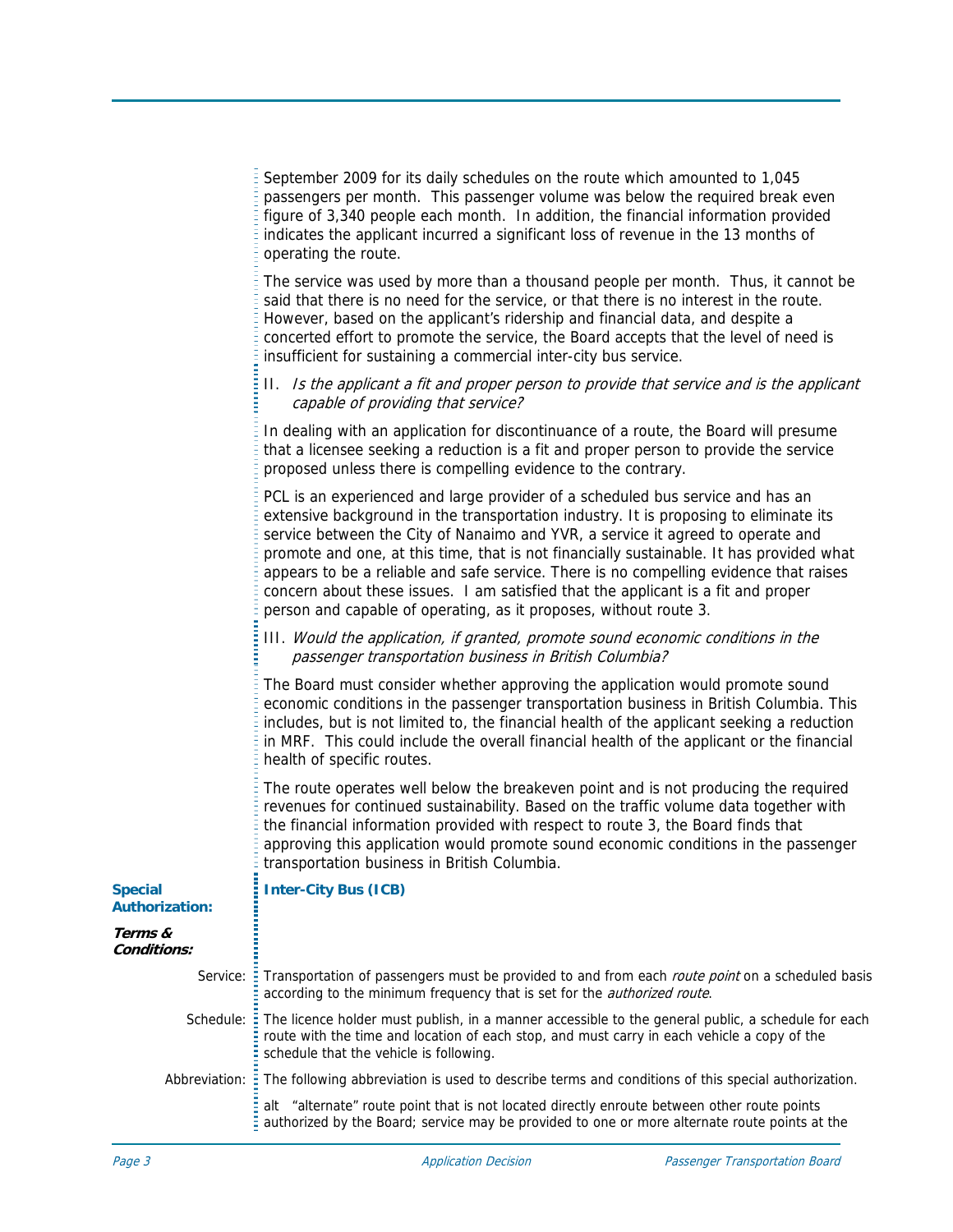|                                | option and frequency of the licence holder on the condition that all minimum route frequencies<br>approved or set by the Board are maintained.                                                                                                                                                                                                                                                                                                                                                                       |  |                                                        |  |  |  |
|--------------------------------|----------------------------------------------------------------------------------------------------------------------------------------------------------------------------------------------------------------------------------------------------------------------------------------------------------------------------------------------------------------------------------------------------------------------------------------------------------------------------------------------------------------------|--|--------------------------------------------------------|--|--|--|
| <b>Express</b>                 | Transportation of standees is authorized only when all of the following conditions are met:                                                                                                                                                                                                                                                                                                                                                                                                                          |  |                                                        |  |  |  |
| Authorization:                 | 1.<br>The licence holder has current and proper insurance coverage for the transportation of standees,                                                                                                                                                                                                                                                                                                                                                                                                               |  |                                                        |  |  |  |
|                                | Passengers are not permitted to stand for a period that is longer than 30 minutes or for a distance<br>2.<br>that exceeds 30 road kilometres, and                                                                                                                                                                                                                                                                                                                                                                    |  |                                                        |  |  |  |
|                                | 3.<br>Freight and passenger baggage is not carried in the passenger compartment when standees are<br>being transported.                                                                                                                                                                                                                                                                                                                                                                                              |  |                                                        |  |  |  |
|                                | Route Number: 1 of 2 (via Tsawwassen/Swartz Bay ferry)                                                                                                                                                                                                                                                                                                                                                                                                                                                               |  |                                                        |  |  |  |
| Terminating<br>Point 1:        | City of Vancouver                                                                                                                                                                                                                                                                                                                                                                                                                                                                                                    |  |                                                        |  |  |  |
| Terminating<br>Point 2:        | City of Victoria                                                                                                                                                                                                                                                                                                                                                                                                                                                                                                     |  |                                                        |  |  |  |
| Authorized Route:              | <b>Route Points</b>                                                                                                                                                                                                                                                                                                                                                                                                                                                                                                  |  | <b>Minimum Frequency</b>                               |  |  |  |
|                                | City of Vancouver                                                                                                                                                                                                                                                                                                                                                                                                                                                                                                    |  | Service connects with each ferry crossing <sup>1</sup> |  |  |  |
|                                | City of Richmond <sup>2</sup>                                                                                                                                                                                                                                                                                                                                                                                                                                                                                        |  | alt                                                    |  |  |  |
|                                | Vancouver International Airport                                                                                                                                                                                                                                                                                                                                                                                                                                                                                      |  | 7 stops daily in each direction                        |  |  |  |
|                                | City of Richmond <sup>2</sup>                                                                                                                                                                                                                                                                                                                                                                                                                                                                                        |  | alt                                                    |  |  |  |
|                                | Tsawwassen Ferry Terminal                                                                                                                                                                                                                                                                                                                                                                                                                                                                                            |  | Service connects with each ferry crossing <sup>1</sup> |  |  |  |
|                                | Swartz Bay Ferry Terminal                                                                                                                                                                                                                                                                                                                                                                                                                                                                                            |  | Service connects with each ferry crossing <sup>1</sup> |  |  |  |
|                                | Town of Sidney <sup>3</sup>                                                                                                                                                                                                                                                                                                                                                                                                                                                                                          |  | alt <sup>3</sup>                                       |  |  |  |
|                                | City of Vancouver                                                                                                                                                                                                                                                                                                                                                                                                                                                                                                    |  | Service connects with each ferry crossing <sup>1</sup> |  |  |  |
| Footnotes:                     | <sup>1</sup> The requirement that <i>"service connects with each ferry crossing"</i> refers to each ferry that is<br>operated according to a current, published schedule between the Tsawwassen and Swartz Bay ferry<br>terminals under a Coastal Ferry Services Contract. This minimum route frequency does not extend<br>to ferries added by the ferry operator with less than 72 hours public notice. The terms "Coastal<br>Ferry Services Contract" and "ferry operator" are defined in the Coastal Ferries Act. |  |                                                        |  |  |  |
|                                | <sup>2</sup> The Vancouver International Airport is excluded from the City of Richmond for the purposes of<br>this special authorization.                                                                                                                                                                                                                                                                                                                                                                            |  |                                                        |  |  |  |
|                                | <sup>3</sup> The "alt" authorization for the Town of Sidney is for Victoria bound trips only.                                                                                                                                                                                                                                                                                                                                                                                                                        |  |                                                        |  |  |  |
| Limited Pick Up &<br>Drop Off: | Victoria Bound Trips:                                                                                                                                                                                                                                                                                                                                                                                                                                                                                                |  |                                                        |  |  |  |
|                                | From the City of Vancouver through until the Vancouver International Airport, passengers may be<br>picked up only. After departing from the Vancouver International Airport, passengers may be picked up<br>or dropped off.                                                                                                                                                                                                                                                                                          |  |                                                        |  |  |  |
|                                | Vancouver Bound Trips:                                                                                                                                                                                                                                                                                                                                                                                                                                                                                               |  |                                                        |  |  |  |
|                                | From the City of Victoria through until any point reached before arriving at the Vancouver International<br>Airport, passengers may be picked up or dropped off. From the Vancouver International Airport through<br>until the City of Vancouver, passengers may be dropped off only.                                                                                                                                                                                                                                |  |                                                        |  |  |  |
|                                | Pick up and Drop off in Richmond <sup>2</sup> :                                                                                                                                                                                                                                                                                                                                                                                                                                                                      |  |                                                        |  |  |  |
|                                | Despite the limitations set out above, passengers may be picked up and dropped off in either direction<br>within the City of Richmond <sup>2</sup> .                                                                                                                                                                                                                                                                                                                                                                 |  |                                                        |  |  |  |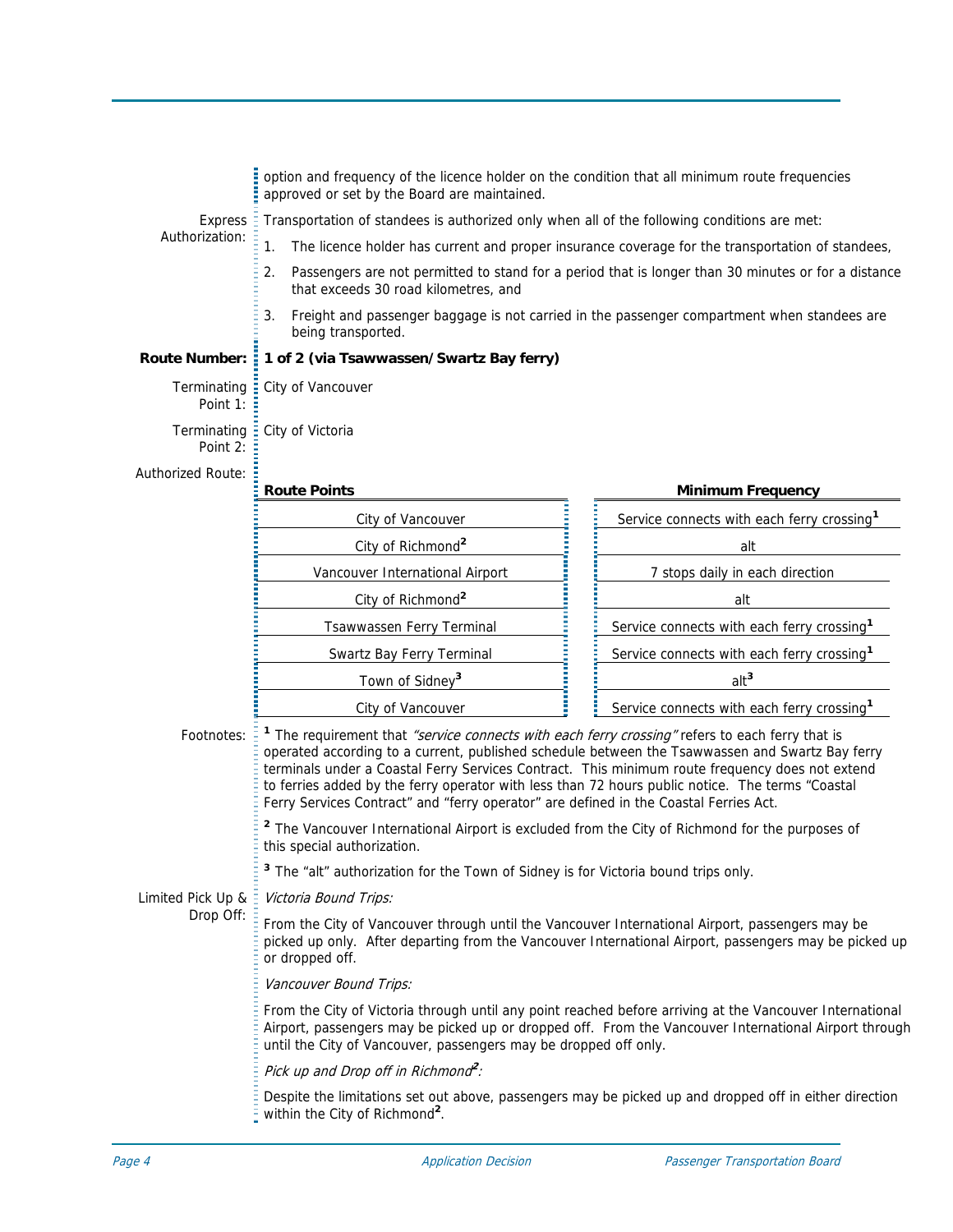| <b>Route Number:</b>              | $2$ of $2$                                                                                                                                                                                                                                                                                                                                                                      |                                |  |  |  |
|-----------------------------------|---------------------------------------------------------------------------------------------------------------------------------------------------------------------------------------------------------------------------------------------------------------------------------------------------------------------------------------------------------------------------------|--------------------------------|--|--|--|
| Terminating<br>Point 1:           | Vancouver International Airport (YVR)                                                                                                                                                                                                                                                                                                                                           |                                |  |  |  |
| Terminating<br>Point 2:           | Resort Municipality of Whistler                                                                                                                                                                                                                                                                                                                                                 |                                |  |  |  |
| <b>Authorized Route:</b>          | <b>Route Points</b>                                                                                                                                                                                                                                                                                                                                                             | Daily Minimum (each direction) |  |  |  |
|                                   | Vancouver International Airport                                                                                                                                                                                                                                                                                                                                                 | 4                              |  |  |  |
|                                   | City of Richmond Hotel Area*                                                                                                                                                                                                                                                                                                                                                    | 4                              |  |  |  |
|                                   | City of Vancouver Hotel Area**                                                                                                                                                                                                                                                                                                                                                  | 4                              |  |  |  |
|                                   | District of Squamish                                                                                                                                                                                                                                                                                                                                                            | 4                              |  |  |  |
|                                   | Resort Municipality of Whistler                                                                                                                                                                                                                                                                                                                                                 | $\overline{4}$                 |  |  |  |
| Service Limitation:               | Service on this route may only be provided if there is a current written contract between<br>Pacific Coach Lines Ltd. and the Vancouver International Airport Authority.                                                                                                                                                                                                        |                                |  |  |  |
| <b>Route Point</b><br>Boundaries: | * City of Richmond Hotel Area is bounded on the north by the North Arm of the Fraser River, on the<br>south by Granville Avenue, on the East by No. 5 Road, and on the west by Gilbert Road.                                                                                                                                                                                    |                                |  |  |  |
|                                   | ** City of Vancouver Hotel Area is bounded on the north by the Burrard Inlet, on the south by<br>Thirteenth Avenue, on the East by Main Street, and on the west by English Bay (for points on the<br>"north shore side" of False Creek) and Arbutus Street (for points on the "south shore side" of False<br>Creek).                                                            |                                |  |  |  |
| Limited Pick Up                   | Passenger pick up and drop off is limited to route points on the authorized route.                                                                                                                                                                                                                                                                                              |                                |  |  |  |
| & Drop Off:                       | Service may only be provided to passengers who have purchased from Pacific Coach Lines Ltd. or an<br>agent of Pacific Coach Lines Ltd. a one-way or return trip ticket for the following trips:                                                                                                                                                                                 |                                |  |  |  |
|                                   | YVR to Whistler or vice versa                                                                                                                                                                                                                                                                                                                                                   |                                |  |  |  |
|                                   | YVR to Squamish or vice versa                                                                                                                                                                                                                                                                                                                                                   |                                |  |  |  |
|                                   | Vancouver Hotel Area to or from either YVR or Whistler                                                                                                                                                                                                                                                                                                                          |                                |  |  |  |
|                                   | <b>Route Points</b>                                                                                                                                                                                                                                                                                                                                                             |                                |  |  |  |
|                                   | Subject to the "Stopover Service in the Richmond Hotel Area" provision below, passengers may be<br>picked up or dropped off only at scheduled locations situated at or within one of the route points on<br>the authorized route.                                                                                                                                               |                                |  |  |  |
|                                   | Stopover Service in the Richmond Hotel Area                                                                                                                                                                                                                                                                                                                                     |                                |  |  |  |
|                                   | Service to points in the City of Richmond Hotel Area may only be provided as a stopover service to<br>passengers on trips starting at YVR and ending in Whistler, or vice versa. Passengers with stopover<br>privileges may be dropped off in the Richmond Hotel Area and later picked up to continue their trip<br>through to their destination (i.e. either YVR or Whistler). |                                |  |  |  |